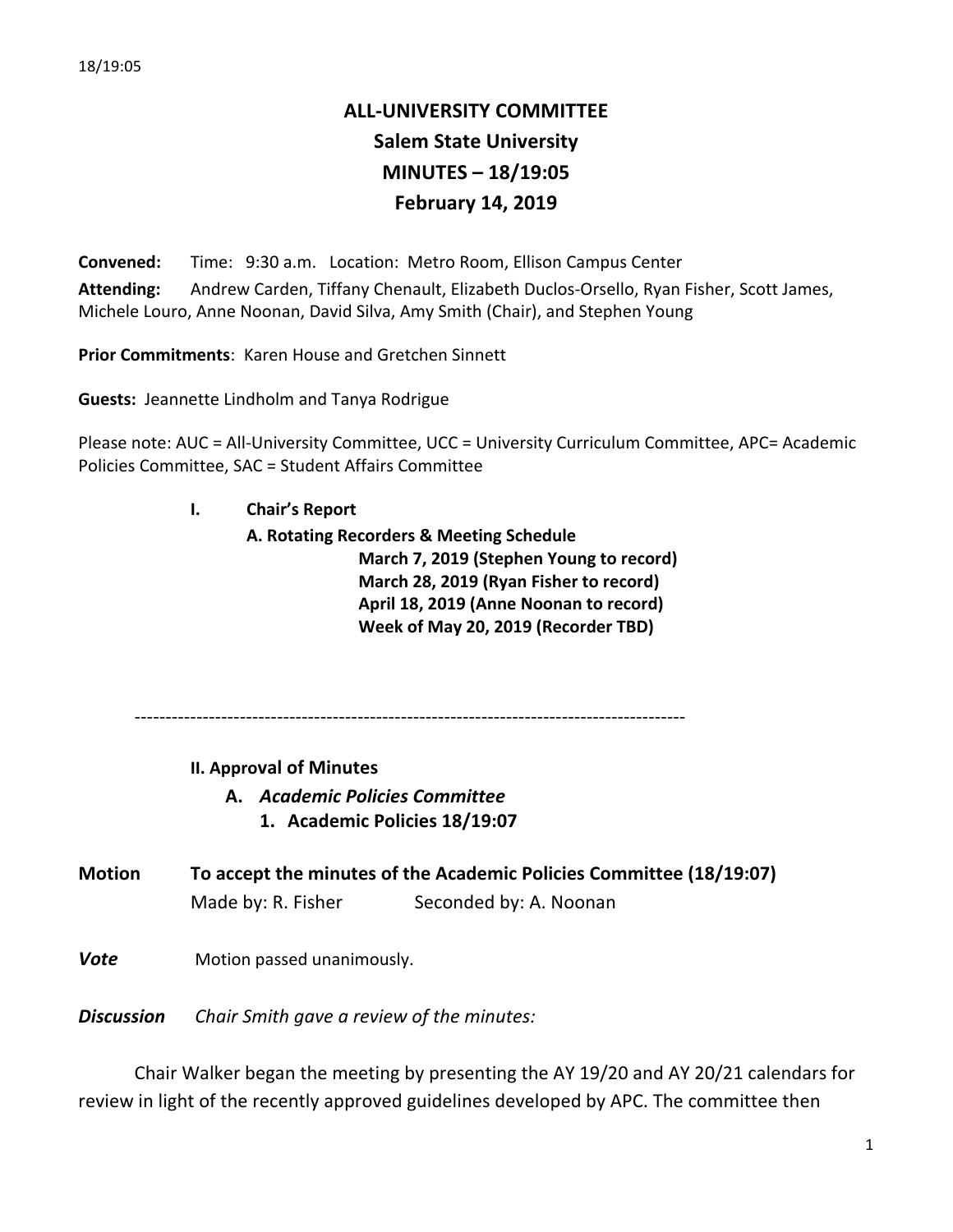motioned to approve the Course Information Policy (19:231). This policy modifies the existing policy regarding syllabus information by asking that faculty-identifying information (name, office #, email, etc) be contained to the first page of the syllabus. An amendment was made to add "section number" to course identifying information that should remain based on a discussion with the Registrar. Amendment and amended motion passed unanimously. The committee then motioned to approve the Undergraduate English Proficiency Admissions Policy (19:233). This policy has not been reviewed in several years and was updated to include more options and flexibility, particularly for international students. The motion passed unanimously with minimal edits. The committee then motioned for approval of the Biology Nuclear Medicine Technology Program Professional Conduct Policy (19:235). After some discussion this proposal, as well as accompanying proposal (19:234) were postponed pending language revision. The committee then motioned to approve the SSU Undergraduate Global Engagement Seal (19:238). After some discussion this proposal was postponed pending further work. Two School of Nursing proposals (19:243 & 19:244) were not addressed due to time constraints. There being no further business the meeting was adjourned.

Chair Smith asked if there was any discussion.

**Discussion**: It was reported that the chairs of the contract committees have been discussing the Global Engagement Seal proposal with Julie Whitlow and Julie Kiernan. It has been decided that the current proposal will be withdrawn and resubmitted as two proposals. The first will establish the parameters for the creation of a "seal" (and its relationship to majors, minors, concentrations, certificates, etc.); the second will then propose the establishment of the Global Engagement Seal. This is partly in follow up to discussion had in AUC at the December meeting, looking for clarity/definitions of majors, minors, concentrations, and certificates.

There was also a concern raised about one component of the Course Information Policy change (19:231) related to the inclusion of identifying information in the body of a course syllabus. The concern primarily centers around the fact that this change appears to be grounded in a desire to simplify an administrative task. Chair Smith will invite the APC Chair and the UCC chair to a future meeting to discuss.

**Motion** To end discussion of the minutes.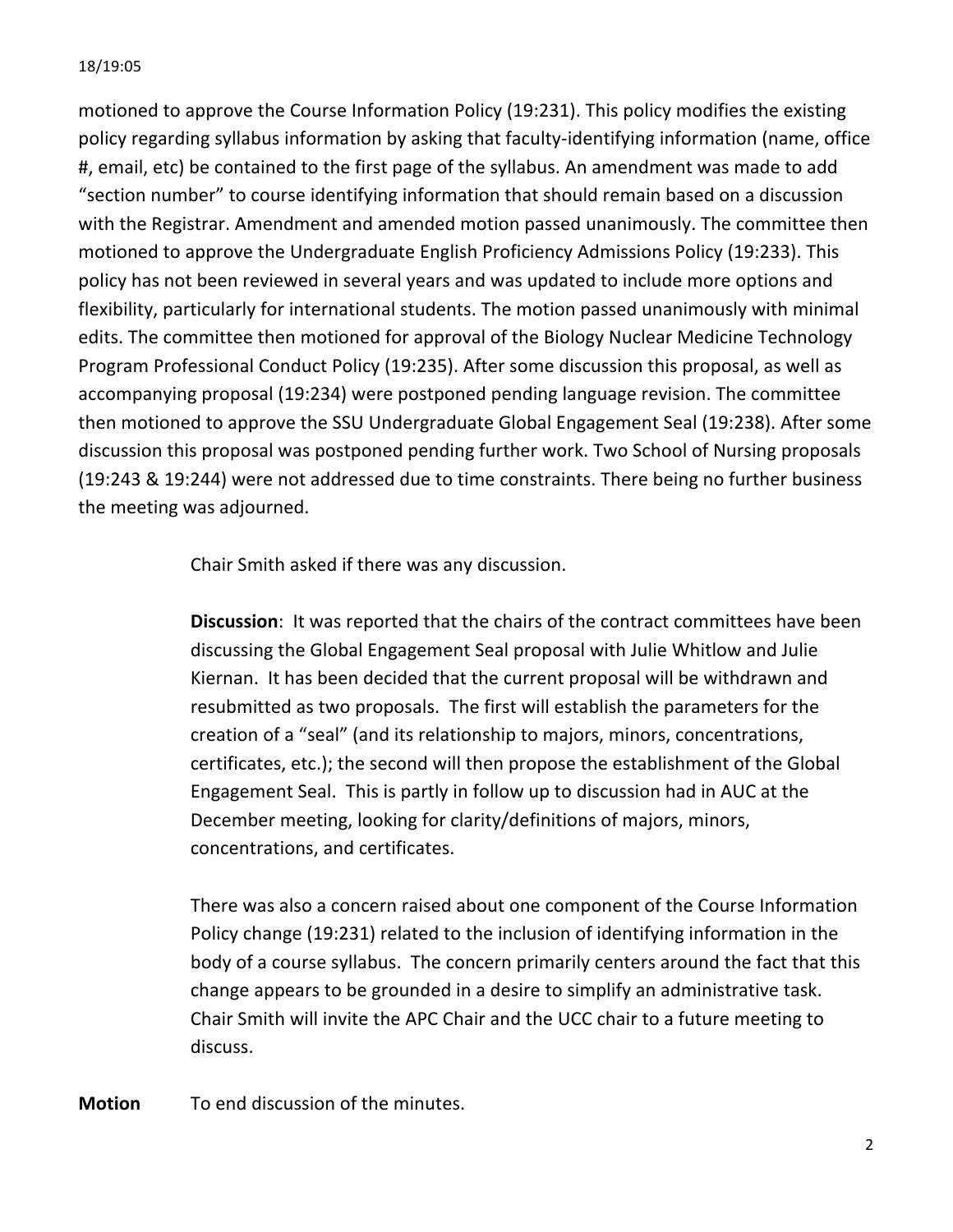Made by: S. James Seconded by: A. Carden

**Vote** Motion passed unanimously.

**Motion To approve the minutes of the Academic Policies Committee (18/19:07) without** approving item 19:231.

Made by: R. Fisher Seconded by: E. Duclos-Orsello

**Vote** Motion passed unanimously.

------------------------------------------------------------------------------------------------------------------------

## **IV. New Business**

A. Writing Program – guests Prof. Tanya Rodrigue and Prof. Jeannette Lindholm. During a discussion of Gen Ed programs at the AUC December 2018 meeting the committee voted to invite Profs. Rodrigue and Lindholm to attend this meeting. Prof. Lindholm gave a detailed history and context for the development of the current vertical model of writing requirements in the general education, including the work done with the PACCC to validate the direction that the program should go to best align with the overall general education model. The qualifications and backgrounds of those who developed our current model were highlighted as being strong and relevant. It was noted that the budgetary and release time needed to launch and sustain the program were always front and center, because the committee that developed the model did not want to pursue something if it wasn't going to be sustainable.

The department has been notified that APRs and budget will be reduced for the FY20 year. Prof. Rodrigue shared a detailed work plan that highlighted the implications of the reductions in budget (appended to these minutes).

Committee members voiced strong support for the WIC Program and expressed concern about budget reductions having a negative impact on what is viewed as a core component of the University's general education program, of its overall commitment of student success, and of its mission. Several ideas for providing additional support were shared with our guests.